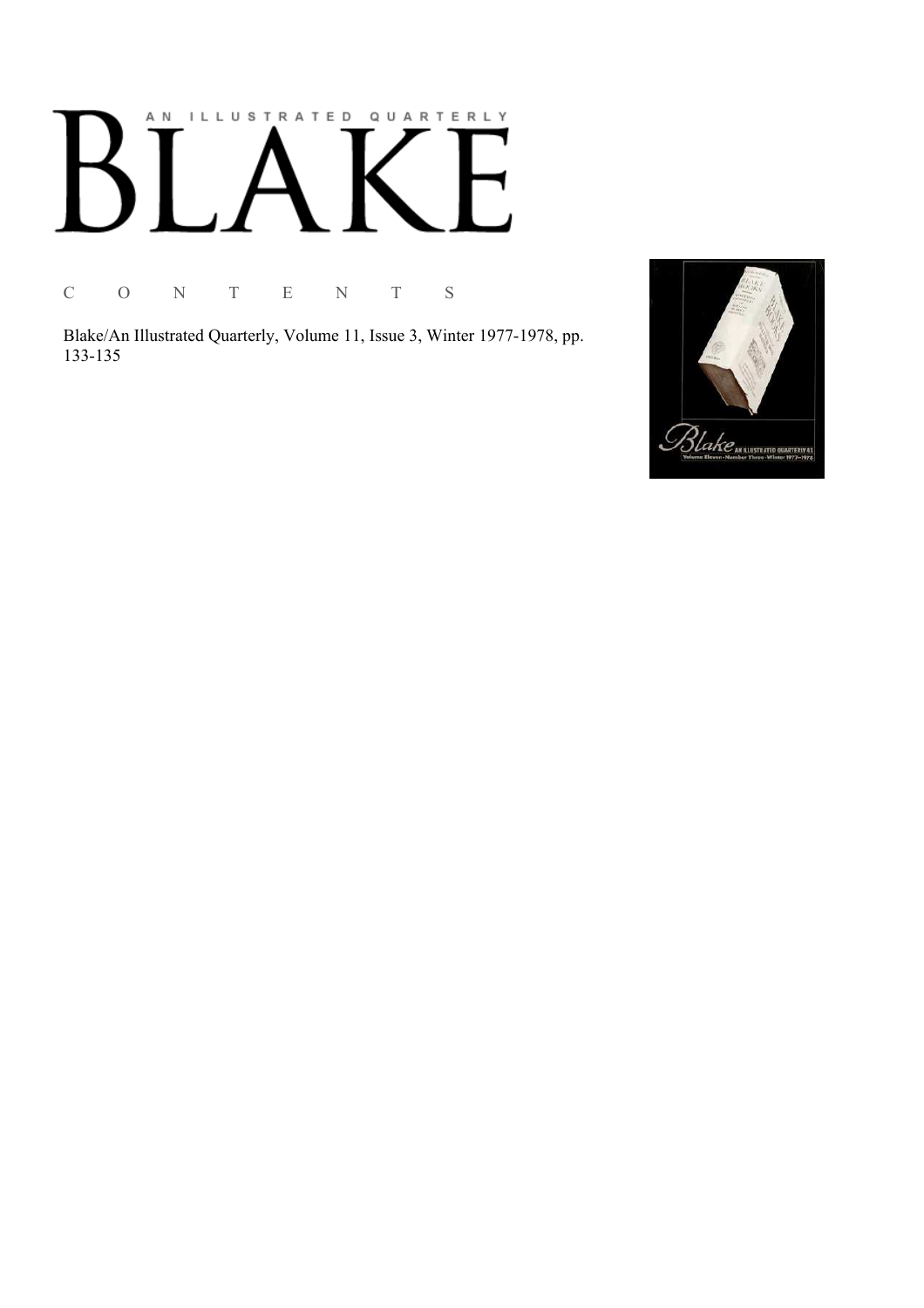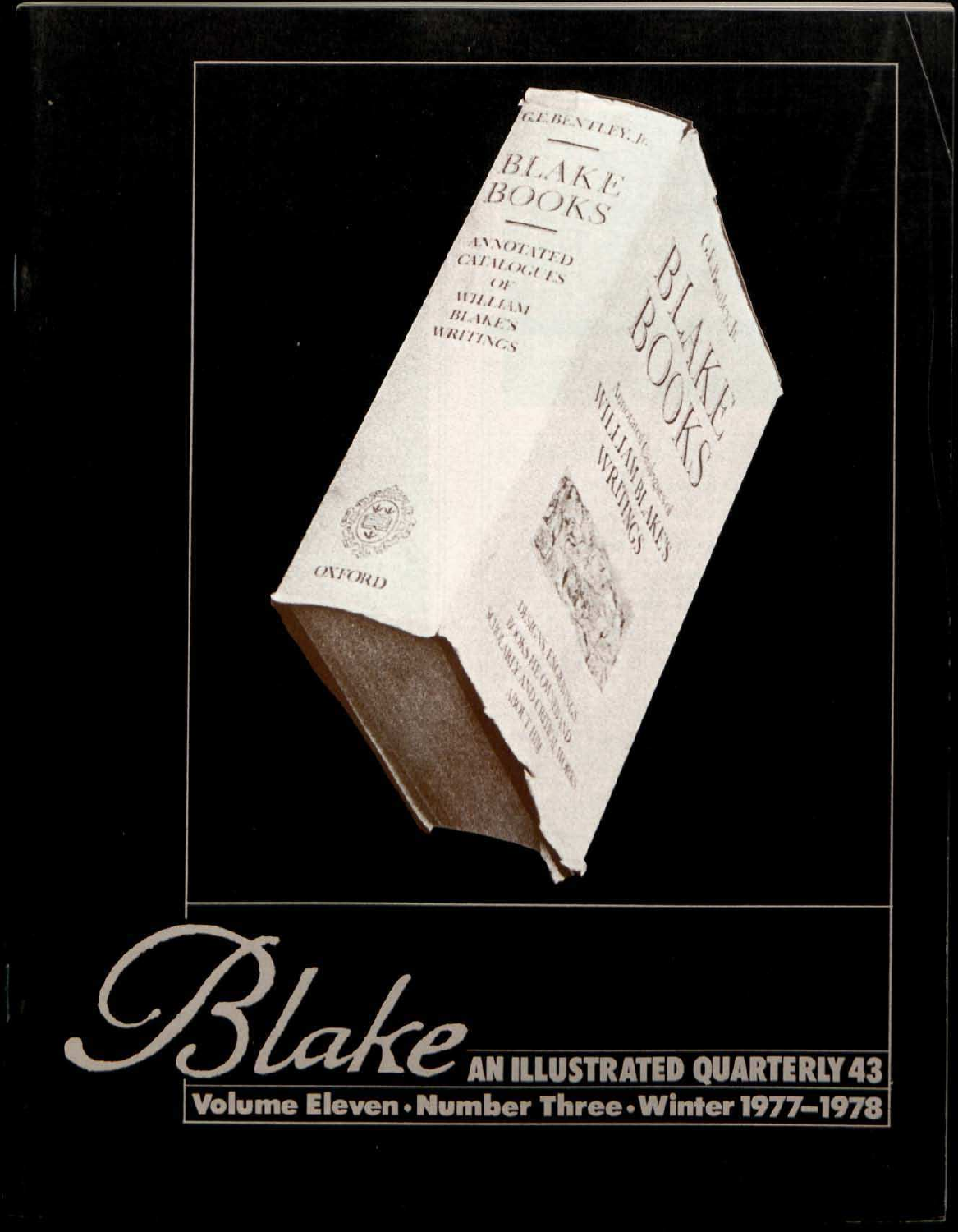

AN ILLUSTRATED QUARTERLY 43 Volume Eleven >Number Three Winter 1977-1978

# CONTENTS

A Supplement to *Blake Books*  by G. E. Bentley, Jr.

### REVIEWS

G. E. Bentley, Jr.' s *Blake Books*  reviewed by Robert N. Essick

Robert Rosenblurn's *Modern Painting and the Northern Tradition: Fredrioh to Rothko* reviewed by W. J. T. Mitchell

Raymond Lister's *Infernal Methods: A Study of William Blake's Art Technique* reviewed by Corlette Walker

Victor N. Paananen's *William Blake*  reviewed by Edward J. Rose

### NEWSLETTER

Tate Blake Exhibition, Egad!, Summer Wordsworth 1978, Blake at MLA Chicago, Work In Progress, Albion Awake!, ITV Glad Day

Copyright ©1978 by Morris Eaves & Morton D. Pa1ey~





G. E. BENTLEY, JR., of the University of Toronto, is the author of numerous articles and books on Blake--most recently Blake Books (1977) and, scheduled for publication later this year, a twovolume text of Blake's poetry and prose.

ROBERT N. ESSICK, of California State University, Northridge, recently co-edited with Donald Pearce a collection of essays from the conference on "Blake in the Art of His Time" held at the University of California, Santa Barbara, in 1976 (scheduled for publication by Indiana University Press, 1978).

W. J. T. MITCHELL, Associate Professor of English at the University of Chicago, is the author of Blake's Composite Art: A Study of the Illuminated Poetry (Princeton, 1978).

EDWARD J. ROSE, University of Alberta, is coediting the Oxford volumes of reproductions of<br>and commentaries on Blake's illustrations for Young's Night Thoughts.

CORLETTE WALKER, of the Department of Art, Univer-<br>sity of California, Santa Barbara, edited the catalogue for the exhibition of Blake's work held in conjunction with the conference on "Blake in the Art of His Time" at Santa Barbara in 1976.